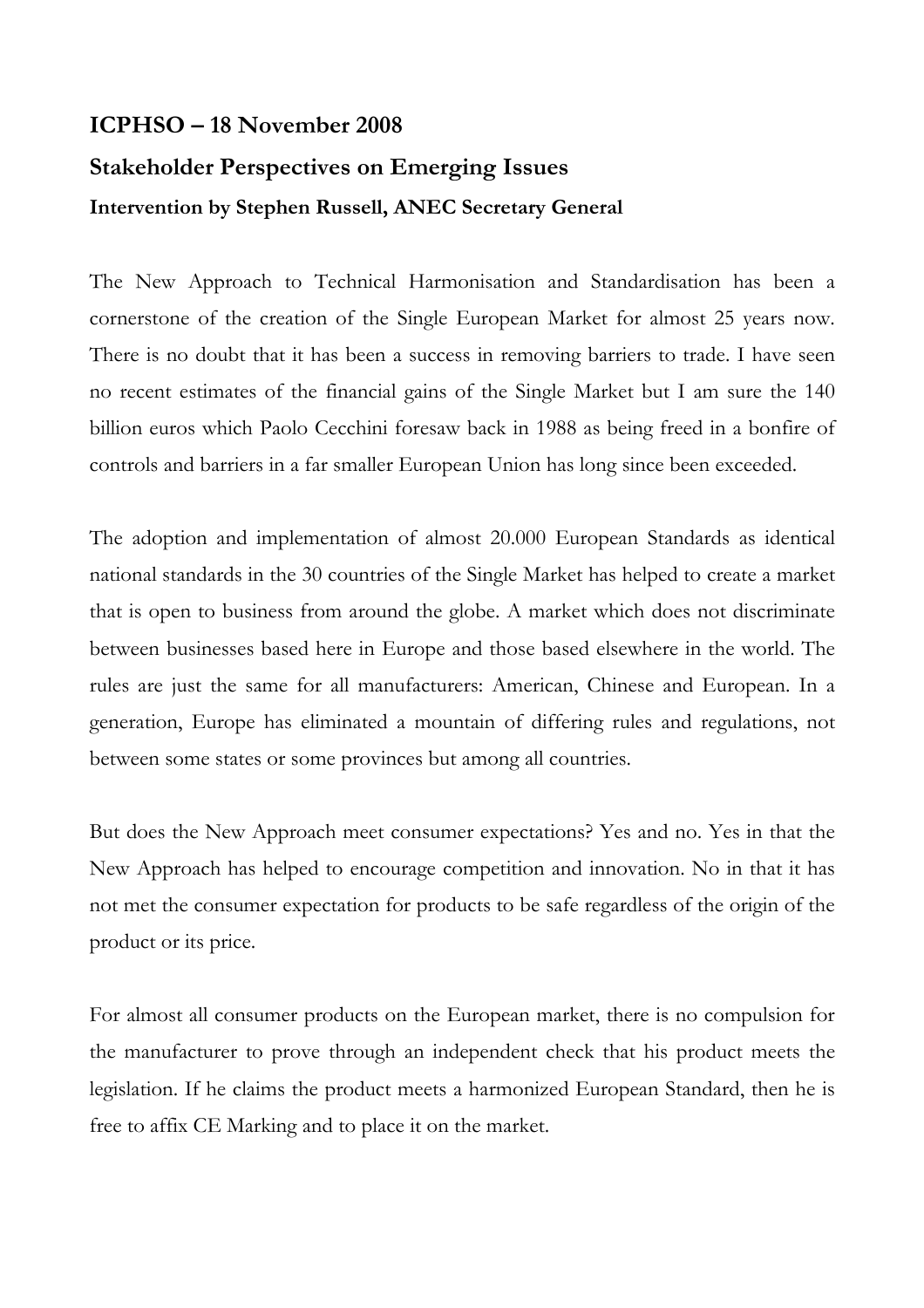But as the infamous 'summer of recalls' showed, products bearing CE Marking need not be safe. Indeed, ANEC warns that CE Marking on consumer products means nothing more than Caveat Emptor (and for those who do not know Latin, the translation is 'let the buyer beware').

Many consumers believe market surveillance will protect them from buying unsafe or dangerous products. But that is not true. Market surveillance means different things in different countries. In the United Kingdom for example, the government has set six priorities for its market surveillance inspectors. Product safety is not one of them<sup>[1](#page-1-0)</sup>.

And these differences are important as market surveillance is the responsibility of the Member States in Europe. It does not operate in a regulatory European framework. The individual Member States are responsible for resourcing and managing their own market surveillance and enforcement authorities.

But the New Approach is not new. And even the memory of the summer of recalls is starting to fade as we now face recession. So why do I consider this an emerging issue?

Well, it is because from 1 January 2010, the principles of the New Approach – which have until now be limited to certain sectoral products – will start to be extended to almost all products through a measure known as the New Legislative Framework. That may be good for consumer choice. But is it good for consumer safety? And is it good for consumer welfare?

The New Legislative Framework will extend the use of CE Marking and place more pressure on our already under-resourced market surveillance inspectors. Although the Framework addresses the resourcing of surveillance activities for the first time – it still leaves responsibility to the Member States.

<span id="page-1-0"></span><sup>&</sup>lt;sup>1</sup> The six are: air quality ; alcohol licensing ; hygiene of food businesses; improving health in the workplace; fair trading and animal & public health.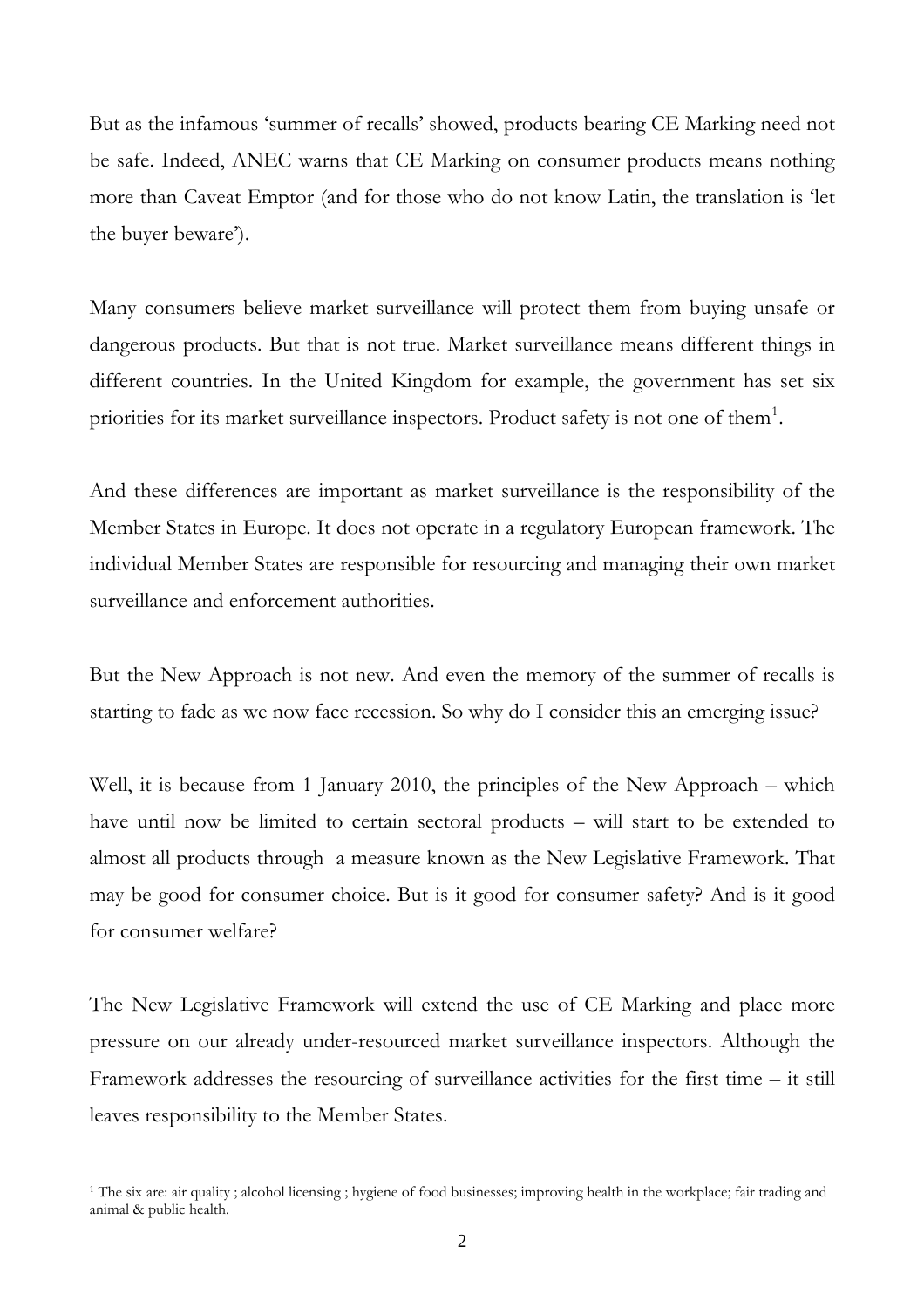ANEC fears such obligations will not achieve a consistent approach in all European countries. It has to be left to initiatives such as EMARS to achieve that voluntarily. Nor will the funding needed be ensured as it is issues such as health, education and the economy that win national elections. Not a commitment to better market surveillance.

Europe can have the best legislation. Europe can have the best standards. But without enforcement, both become worthless. Market surveillance is too important to be left to national governments to fund and manage. Remember that some countries do not even consider product safety to be a priority for surveillance authorities. As consumers, we should not and must not accept that. It is why ANEC calls on the institutions to create a framework to ensure that surveillance activities across Europe are both coherent and adequately funded. And we ask that the market enforcement authorities be granted the powers to ensure the importers of illegal and dangerous products into the Single Market face serious criminal sanctions.

We must also not forget that the extension of the New Approach principles will also see an extension of self-regulation to far more product sectors. As the European Standards which support European legislation are developed in private associations, there is no reason why the public interest should be reflected. This makes this self-regulation very different from legislation. Although the development of European standards is an open process in principle, it is the business interest which has most to gain from influencing the content of the standards. And it is the business interest which has the resource to participate in the standardisation process.

It is thanks to the commitment of the European Parliament, European Commission and EFTA Secretariat that ANEC receives the funding to help defend the consumer interest in European standardisation. But we are able to support no more than 260 experts in a few areas of priority. Business is able to send almost 60.000 experts to CEN alone, the most multisectoral of the three European Standards Organisations.